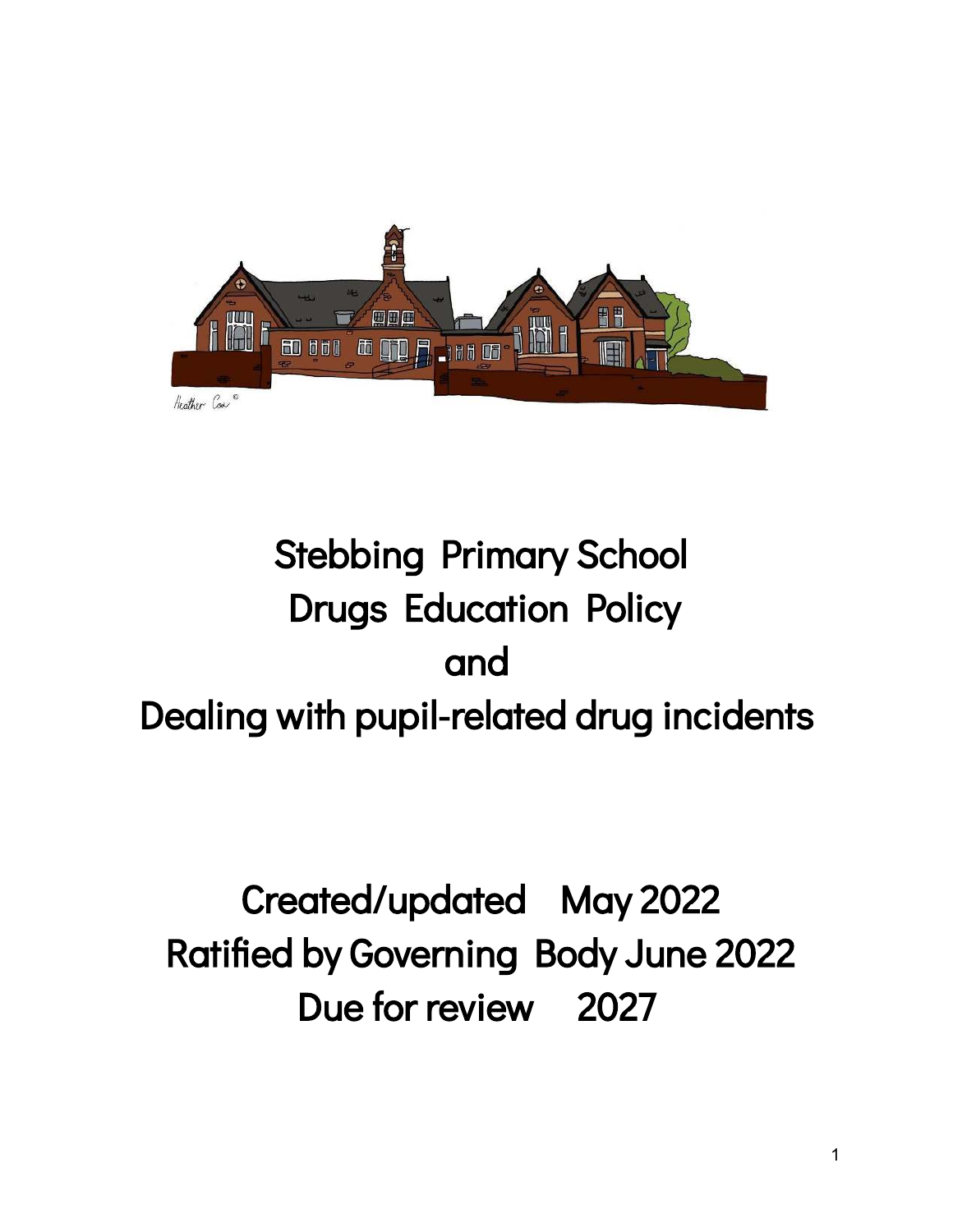### Aims

The general aim of this policy is to acknowledge and clarify the school's role in drug prevention and drug education and to ensure it is appropriate to pupil's needs.

For the purposes of this policy, "drugs" and "substances" refer to drugs that are legal, such as tobacco, alcohol and solvents, over the counter and prescribed drugs and illegal drugs such as: cannabis, ecstasy and heroin.

## Aims of our Drugs Education:

-To enable pupils to make healthy choices by increasing knowledge, exploring their own and other people's attitudes and developing and practising skills

- -To promote positive attitudes towards healthy lifestyles
- -To provide accurate information about substances
- -To increase understanding about the implications and possible consequences of use and misuse
- -To encourage an understanding for those experiencing substance abuse
- -To widen understanding about related health and social issues, e.g. crime, HIV and AIDS
- -To seek to minimise the risks that users and potential users face
- -To enable young people to identify sources of appropriate personal support

## Relationship to PSHE in the curriculum and how Drugs Education will be taught

Drugs education forms part of our Personal, Social and Health Education programme. This means that drugs education will be taught as part of a range of subject areas including: sex education, healthy eating and feelings. It will be taught as a discrete unit of work, but at times it may be taught as part of a link to another area e.g. when exploring peer pressure or health in general. Drugs education may also be addressed as part of cross-curricular work, say in English, science, PE, design and technology and RE.

## Outside agencies

We will actively cooperate with other agencies such as community police, social services, the LA and health and drug agencies to deliver our commitment to drugs education. Where possible and appropriate we will use visitors from the agencies to reinforce the objectives in our scheme of work. We will do our best to keep up to date with the work of outside agencies to ensure our policy and scheme of work are kept up to date and relevant.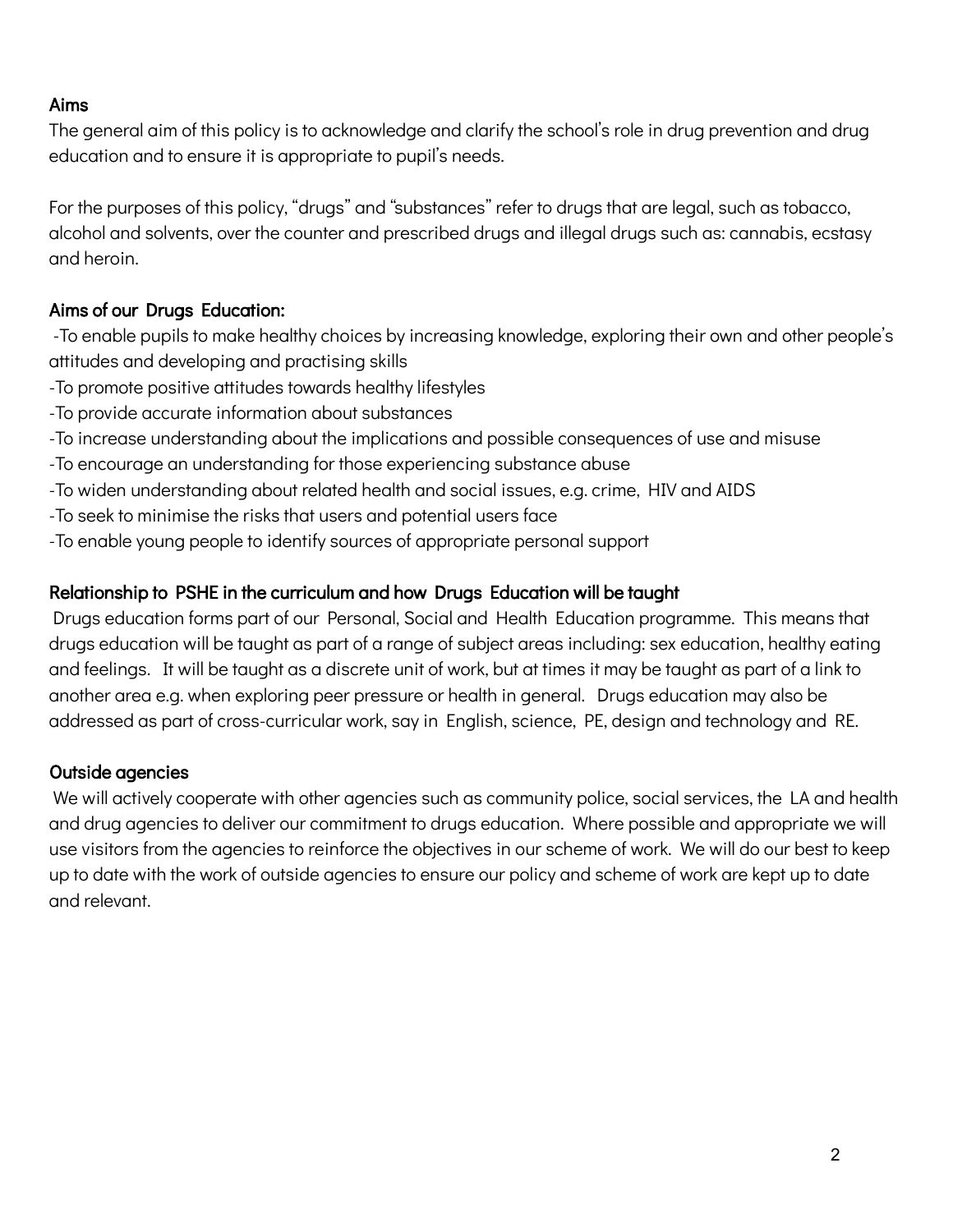### Introductory statement

We have a duty to ensure that this school is free from the misuse of illegal drugs such as cannabis, ecstasy, heroin, cocaine, LSD and free from the misuse of legal drugs such as alcohol, tobacco, solvents, over the counter drugs and prescribed drugs.

We will only allow legal drugs for use in school when they are medicines prescribed by a pupil's GP. Please see the policy Administering Medicines.

When dealing with a drug-related incident all staff will be trained to deal with this using our Safeguarding procedures.

#### Procedure

| Role of the<br><b>Governing Body</b> | Appoint a member of staff to be the Coordinator for Drugs and Other Substances;<br>the nominated child protection governor to visit the school regularly, to liaise with the<br>coordinator and to report back to the GB;<br>delegated to the Headteacher: the duty of imposing sanctions when dealing with a drug<br>related incident                                                                                                    |
|--------------------------------------|-------------------------------------------------------------------------------------------------------------------------------------------------------------------------------------------------------------------------------------------------------------------------------------------------------------------------------------------------------------------------------------------------------------------------------------------|
| Role of the<br>Headteacher           | Implement the policy;<br>ensure the drugs education programme is in place;<br>ensure pupils are aware of this policy and its sanctions;<br>liaise with parents and external agencies;<br>ensure training, where relevant, is planned and delivered;<br>monitor the policy                                                                                                                                                                 |
| Role of the<br>Coordinator           | Coordinate the drugs education programme;<br>provide guidance and support to all staff;<br>provide training in handling incidents;<br>keep up to date with new developments and resources;<br>liaise with external agencies;<br>organise awareness raising sessions for parents;<br>liaise with the Headteacher and nominated governor;<br>review and monitor;<br>annually report to the GB on the success and development of this policy |
| <b>Role of Parents</b>               | Attend awareness raising sessions organised by the school about its drugs policy and<br>the drugs education programme;<br>share any concerns they have with the school;<br>make their children aware of the implications of drugs misuse                                                                                                                                                                                                  |